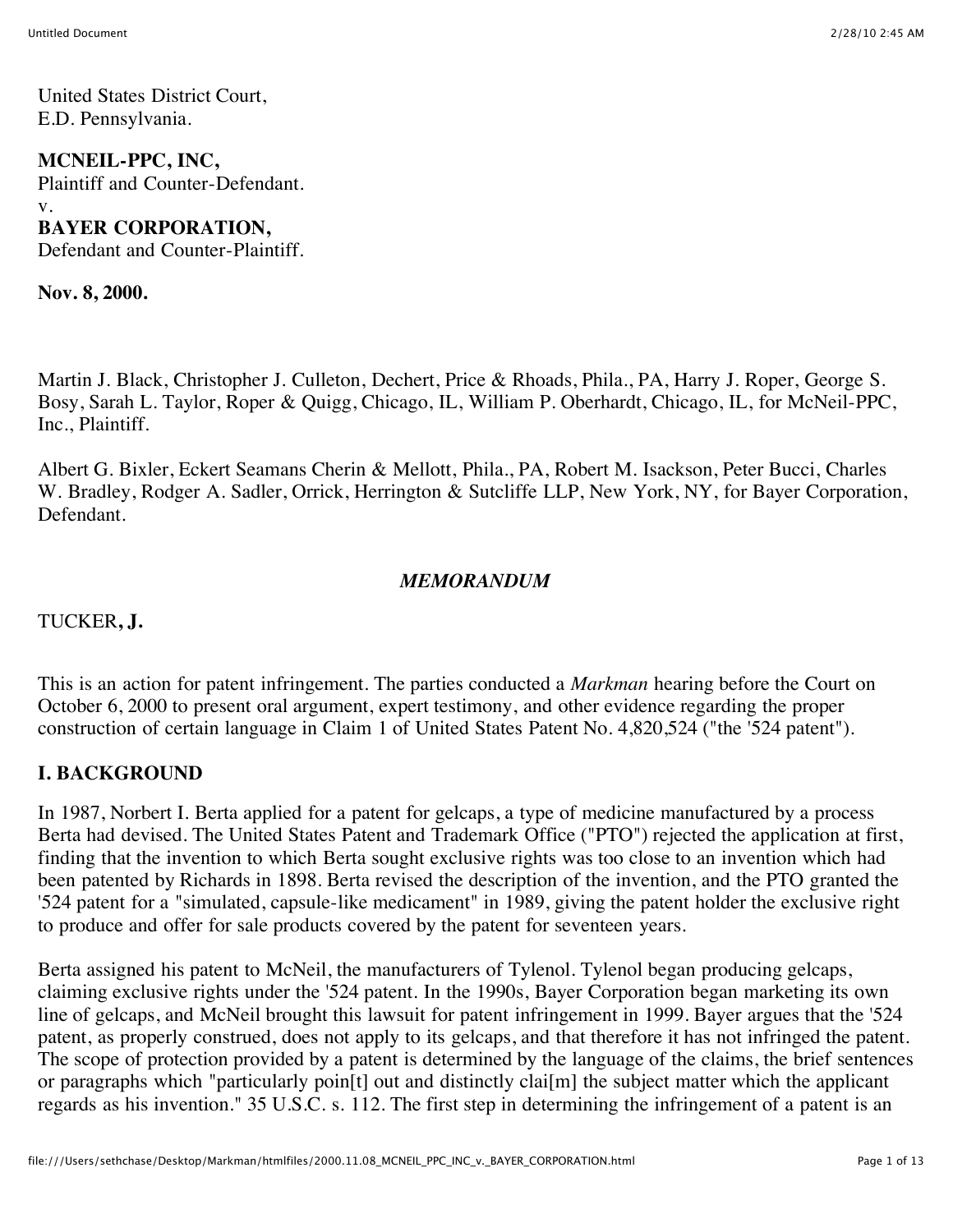interpretation of the scope and meaning of the patent claims alleged to be infringed, and construction of those patent claims is a matter of law to be decided by the Court. *See* Markman v. Westview Instruments Inc., 52 F .3d 967, 976, 979 (Fed.Cir.1995) ( *en banc* ), *aff'd* 517 U.S. 370 (1996). In order to aid the Court in this determination, the parties submitted written briefs and made presentations at a *Markman* hearing.

Plaintiff argues that the disputed terms have the following meanings:

1. "Simulated capsule-like medicament" means "a medicinal form that imitates, resembles, or suggests in form or appearance a gelatin shell enclosing medicine."

2. "Partially overlapping said first gelatinous coating and forming a seam" means "extending over and covering a part of, but not all of, the first gelatinous coating in a manner such that there is a resultant line of junction formed by the abutment (touching) of edges between the two gelatinous coatings."

3. "Generally cylindrical shape" means "shape formed, in a general manner, by a straight line moving parallel to a fixed line and intersecting a fixed curve."

Defendant, in response, argues that the disputed terms have the following meanings:

1. "Simulated capsule-like medicament" means "medicament made to simulate a hard gelatin capsule."

2. "Partially overlapping said first gelatinous coating and forming a seam" means "overlapping said first coating such that there is a visible transition in the thickness of the coating material in the central region of the medicament, and a thickened portion and a non-uniformity in the surface of the coated medicament, similar to that of a hard gelatin capsule."

3. "Generally cylindrical shape" means "shape having a body described by the rotation of a parallelogram around one of its sides and a generally circular cross-section, and not any other cross-sectional shape."

After a review of the legal standards for claim construction, the Court will discuss the parties' arguments regarding the three disputed phrases from the '524 patent's claims, and will conclude with the proper construction of these phrases.

# **II. LEGAL STANDARD**

A patent describes the scope and limits of an invention so as to alert the public to all that for which the patentee holds the exclusive rights, and all that which remains open to the public. *See* Markman v. Westview Instruments, Inc., 517 U.S. 370, 373, 116 S.Ct. 1384, 134 L.Ed.2d 577 (1996). A patent consists of the specification, which "should describe the invention in clear terms so that a person in the art of the patent may make and use the invention," as well as the claims, which "should 'particularly poin[t] out and distinctly clai[m] the subject matter which the applicant regards as his invention." 'Katz v. AT  $&$  T Corp., 63 F.Supp.2d 583, 589 (E.D.Pa.1999) (quoting 35 U.S.C. s. 112). The public record of the patent before the Patent and Trademark Office ("PTO"), upon which the public is entitled to rely, also includes the prosecution history, which is the written record of the submissions of the patentee and the comments of the PTO. Together, the claims, specification, and prosecution history constitute the intrinsic evidence of the meaning of the claim terms, and as such are the most important sources for the meaning of claim terms. *See* Vitronics Corporation v. Conceptronic, Inc., 90 F.3d 1576, 1582, 1583 (Fed.Cir.1996).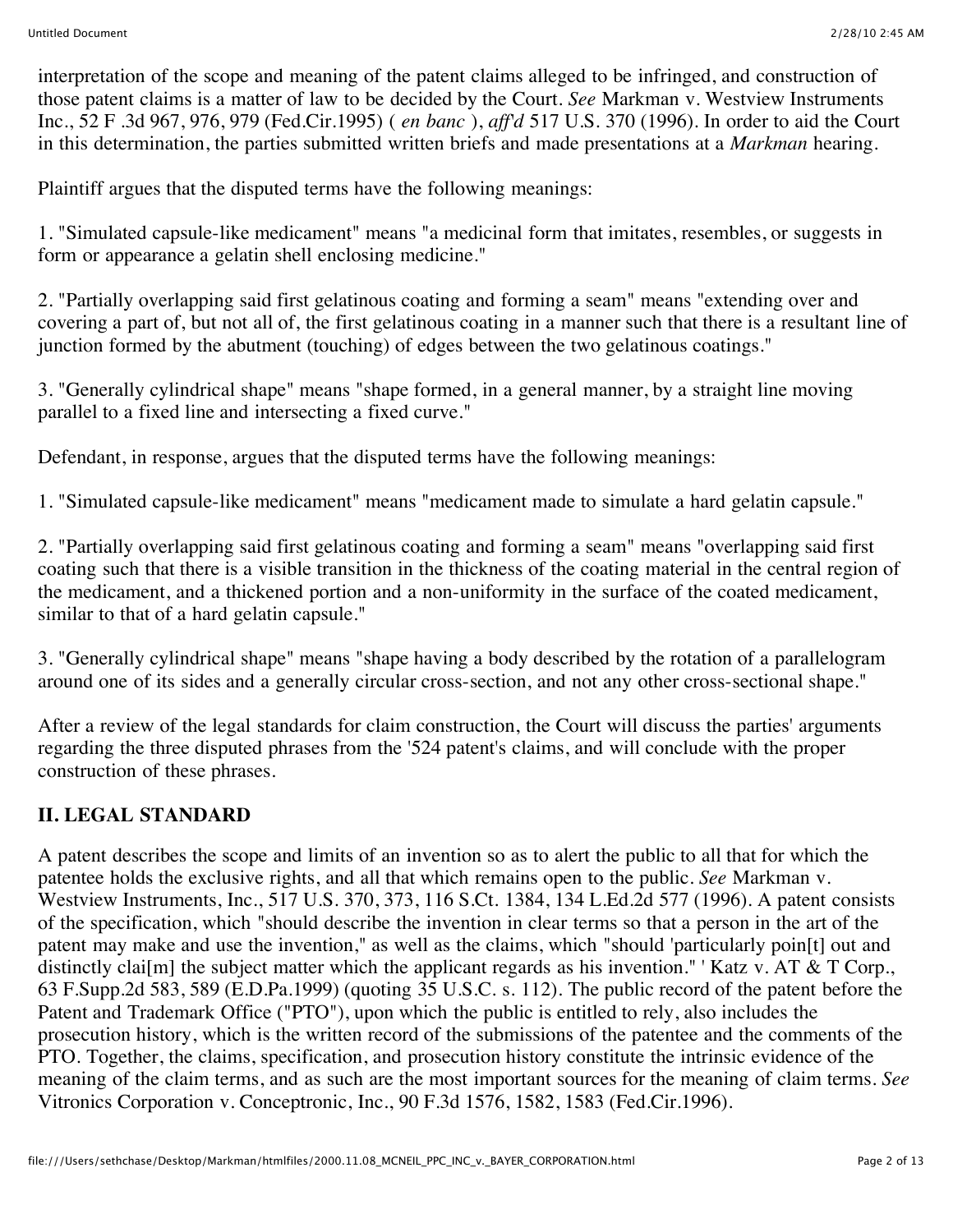The parties have presented competing descriptions of the proper standard for construction of the language in patent claims. Plaintiff McNeil, which holds the interest in the '524 patent, argues that the Court need not look beyond the plain language and ordinary meaning of the terms in the clauses of Claim 1. Defendant Bayer counters that the Court must also consider the specification and the prosecution history when construing claim terms.

More specifically, both parties recognize that claim construction "begins and end in all cases with the actual words of the claim," which, absent a special definition spelled out in the specification or prosecution history by the patent applicant, are given their "ordinary and accustomed meaning." Renishaw PLC v. Marposs Societa' per Azioni, 158 F.3d 1243, 1248, 1249 (Fed.Cir.1998). The 'ordinary' meaning is determined according to an objective standard: "The focus is on the objective test of what one of ordinary skill in the art at the time of the invention would have understood the term to mean." Markman, 52 F.3d at 986.

Both parties also recognize that the Court may need to look to sources outside of the claims themselves in order to understand the meaning of the claim terms. Plaintiff, however, argues that it is improper to enlarge, diminish, or vary the limitations in the claims by incorporating limitations from other sources, even from the specification or prosecution history. Defendant, meanwhile, argues that the Court must examine the prosecution history to see what the patent applicant gave up in order to win approval of the patent, and that the patent holder cannot claim rights to a claimed invention that was disclaimed or disavowed during the prosecution. As will be seen, both parties are correct.

Once the Court has determined the ordinary meaning of the claim terms, it must also consider the specification and, if it is in evidence, the prosecution history to determine whether the patentee provided a distinct definition for a term, or used any terms in a manner inconsistent with their ordinary meaning. *See* Vitronics, 90 F.3d at 1582. Claims can never be read in isolation, but rather "must be read in view of the specification, of which they are a part." Markman, 52 F.3d at 979. Nevertheless, while courts can look to the written descriptions in the specification to define a term already in a claim limitation, courts cannot read a limitation into a claim from the written description. *See* Renishaw, 158 F.3d at 1248 (Fed.Cir.1998). Courts should not narrow the meaning of the claim terms on the basis of the contents of the specification, by assigning a meaning to the claim terms other than their ordinary meaning, unless either the patentee has explicitly set forth a special, novel definition for a term, or else the "terms chosen by the patentee so deprive the claim of clarity that there is no means by which the scope of the claim may be ascertained from the language used." Johnson Worldwide Associates, Inc. v. Zebco Corporation, 175 F.3d 985, 990 (Fed.Cir.1999).

Courts should also consider the prosecution history, the record of correspondence and communications between the inventor and the PTO, which is kept on file at the PTO and made available for public inspection. "Although the prosecution history can and should be used to understand the language used in the claims, it too cannot 'enlarge, diminish, or vary' the limitations in the claims." Markman, 52 F.3d at 980 (citation omitted). "If a patentee takes a position before the PTO, such that a 'competitor would reasonably believe that the applicant had surrendered the relevant subject matter,' the patentee may be barred from asserting an inconsistent position on claim construction." Katz v. AT & T Corp., 63 F.Supp.2d 583, 591 (E.D.Pa.1999) ( *citing* Cyber Corp. v. FAS Technologies, Inc., 138 F.3d 1448, 1457 (Fed.Cir.1998)); *see also* Cole v. Kimberly-Clark Corporation, 102 F.3d 524, 531 (Fed.Cir.1996). It is well established, however, that " '[u]nless altering claim language to escape an examiner rejection, a patent applicant only limits claims during prosecution by clearly disavowing claim coverage,' that is, by making a statement that concedes or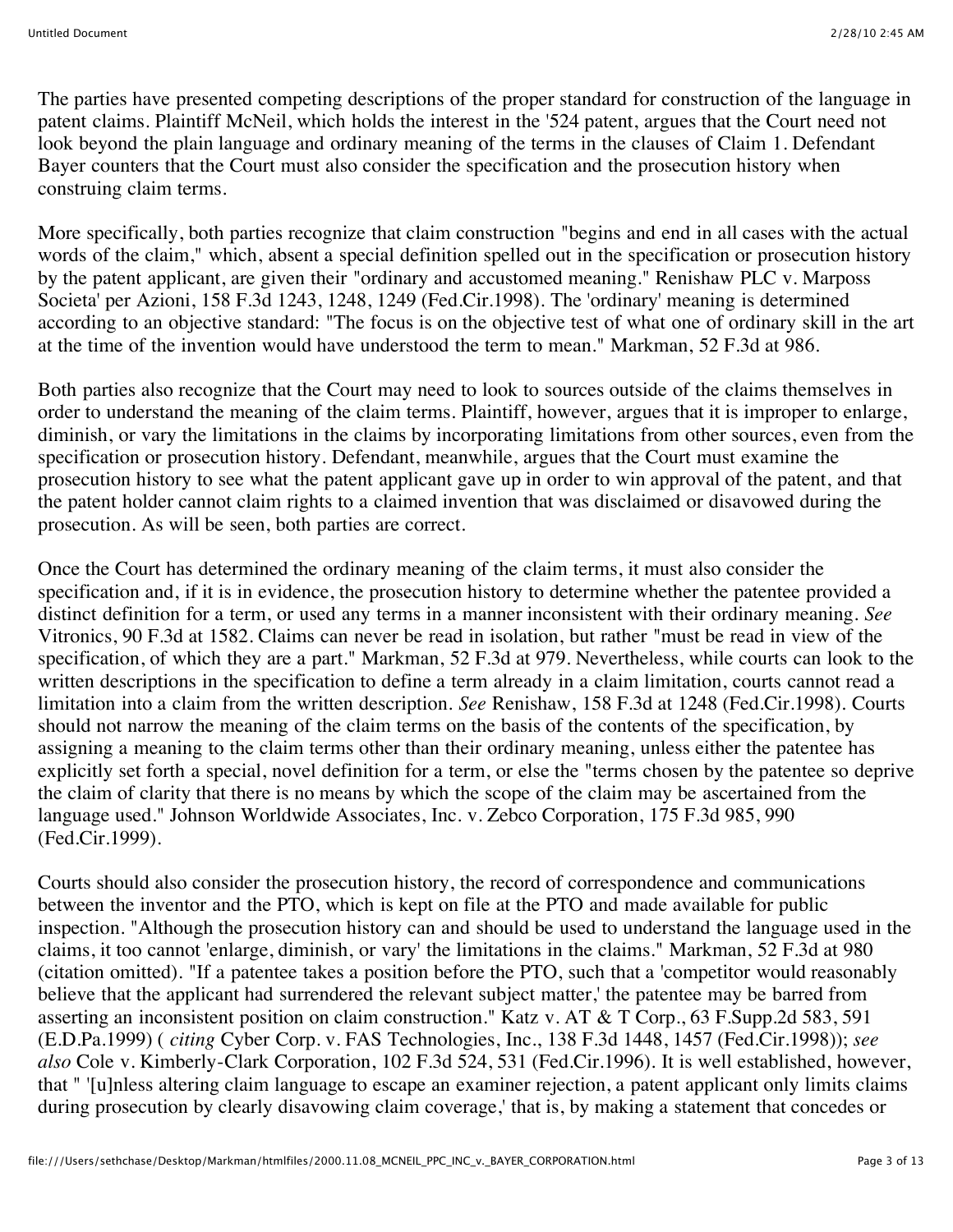disclaims coverage of the claims at issue based on a piece of prior art." Katz, 63 F.Supp.2d at 591 ( *citing* York Products, Inc. v. Central Tractor Farm & Family Center, 99 F.3d 1568, 1572 (Fed.Cir.1996)).

A court may consider evidence that is extrinsic to the public record of the patent as well, but it is entitled to very little weight. In most respects, the patent stands alone, and should be intrepreted according to its own public record. The testimony and the intent of the inventor receives extremely little probative value in determining the scope of the claims, except to the extent that it is documented in the prosecution history. *See* Engel Industries, Inc. v. Lockformer Co., 96 F.3d 1398, 1405 (Fed.Cir.1996) ( *citing* Markman, 52 F.3d at 985). Other expert testimony, likewise, may not be used to vary or contradict claim language, and when patent documents are unambiguous, expert testimony regarding the construction of claim terms is entitled to no weight at all. *See* Vitronics Corp. v. Conceptronic, Inc., 90 F.3d 1576, 1584 (Fed.Cir.1996). The Federal Circuit has emphasized that, while district courts may rely on expert testimony for guidance in understanding the underlying technology, expert testimony "on the proper construction of a disputed claim term ... may only be relied upon if the patent documents, taken as a whole, are insufficient to enable the court to construe disputed claim terms. Such instances will rarely, if ever, occur." Id. at 1585. The chief reason for these limitations on the weight of extrinsic evidence is that the public is entitled to review the public record, apply the standard rules of claim construction, ascertain the scope of the claimed invention and then design around it, *see* Markman, 52 F.3d at 978-79, and "allowing the public record to be altered or changed by extrinsic evidence introduced at trial ... would make this right meaningless." Vitronics, 90 F.3d at 1583 (citation omitted).

The Federal Circuit has noted that technical treatises and dictionaries, even though technically forms of extrinsic evidence, are worthy of special note. Vitronics, 90 F.3d at 1584, n. 6. Unlike expert testimony offered after the fact, such standard reference works are equally available to the public as the prosecution history to assist in understanding the claim terms and the scope of the claimed invention. Thus, "[j]udges are free to consult such resources at any time ... and may also rely on dictionary definitions when construing claim terms, so long as the dictionary definition does not contradict any definition found in or ascertained by a reading of the patent documents." *Id.*

## **III. CLAIM CONSTRUCTION**

The parties disagree about the proper construction of certain phrases in subparagraphs 1(a) and 1(c) in Claim 1 of the '524 patent. Claim 1 generally describes the basic physical structure of the medicament, or solid-form medicine, that is covered by the patent. The contested language refers to an observer's overall impression of the medicament's appearance, its geometrical shape, and its surface texture and appearance. The phrases at issue are: "simulated capsule-like medicament", "generally cylindrical shape", and "partially overlapping said first gelatinous coating and forming a seam".

#### **A. "Simulated Capsule-Like Medicament"**

This phrase appears at the beginning and the end of Claim 1, and is used the same way in each instance. The parties are essentially in agreement that the ordinary meaning of this phrase is "a medicinal form that imitates, resembles, or suggests in form or appearance a gelatin shell containing medicine." This is essentially the definition derived from *Webster's Third New International Dictionary* (1961), an extrinsic source to which the Court may properly turn.

Defendant argues, however, that "capsule-like" is effectively defined in the specification and the prosecution history of the '524 patent as meaning "similar to a hard gelatin capsule". Defendant's sole argument with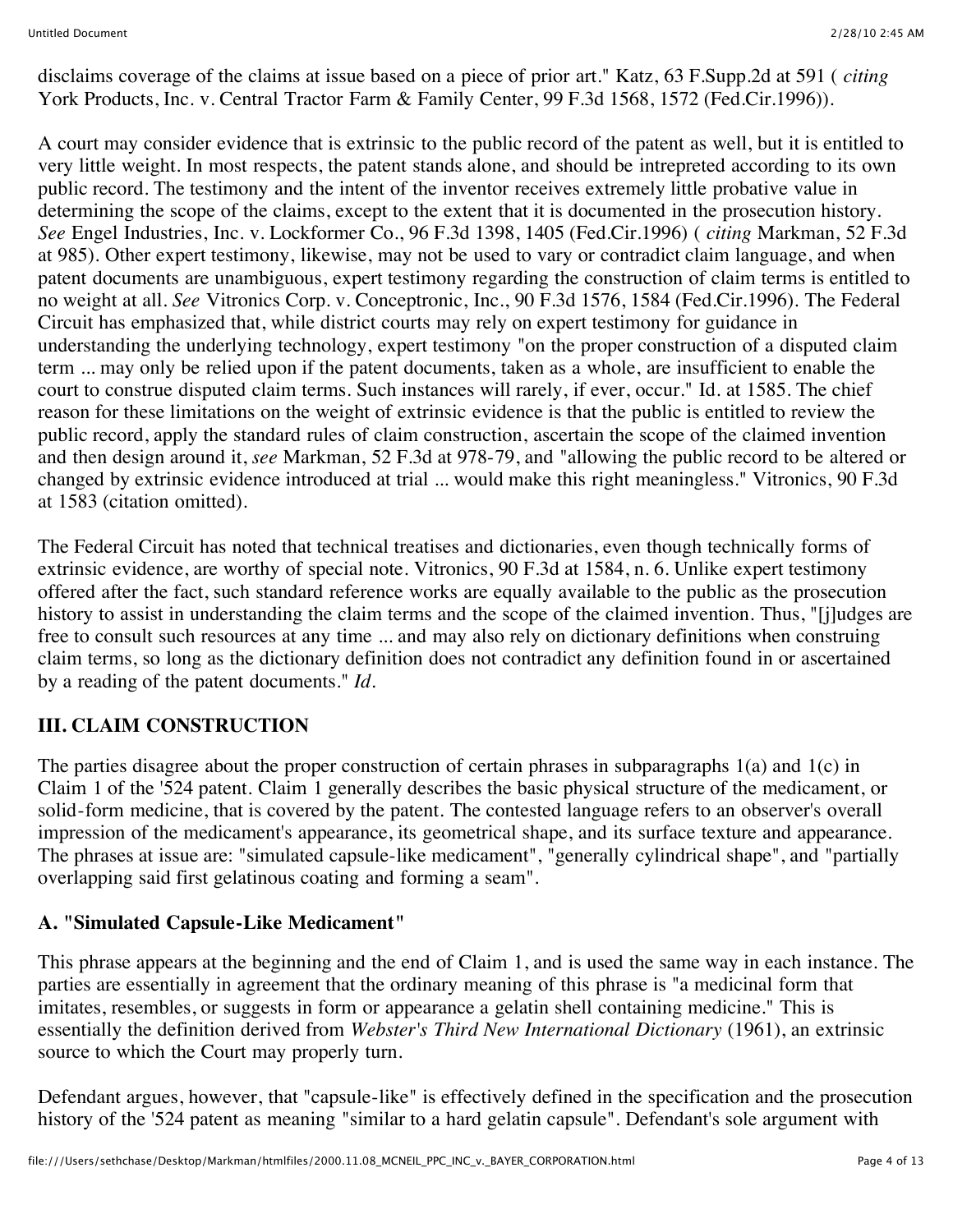regard to the specification is that "the only capsules disclosed or referred to in the '524 patent are hard gelatin capsules with overlapping separable halves ... [having] an overlap where the one capsule half fits inside the other, and a visible raised portion" (Defendant Bayer Corporation's *Markman* Brief at 25-26), so that when the phrase "capsule-like" appears in the '524 patent, it must mean "similar to a hard gelatin capsule".

Defendant would have the Court place too much weight on indirect references in the specification to "hard gelatin capsules". The claims do not specifically state that the claimed medicament is intended to simulate a "hard gelatin capsule," and the specification does not do so either. "Capsule" has a clear, ordinary meaning, as the parties agree, so that there is no automatic need to turn to the specification for clarity, and therefore the '524 patentee could not have assigned a different meaning to the term unless he had explicitly set out a special definition in the specification. *See* Johnson Worldwide, 175 F.3d at 990.

The two distinct references to hard gelatin capsules in the specification, when read carefully in context, do not purport to use that phrase as a definition for the term "capsule." The narrative description of the background of the invention mentions "hard gelatin capsules" as a means of encapsulating medicine that was popular and widespread until the mid-1980's, when a need arose to replace the capsules with products such as the medicament claimed in the '524 patent, and the detailed description of the invention in the '524 patent mentions the particular use of hard gelatin capsule-producing machinery as instruments which may be converted to the production of the "simulated capsule-like medicaments" claimed in the patent. In neither case does the patent define "hard gelatin capsules" as the only type of capsules used in this industry; indeed, the phrase "hard gelatin capsule" is not set out in the specification as a definition at all-it is merely a type of capsule to which the specification happens to make reference, and a mere reference to this type of capsule in the specification cannot serve to define "capsule" as meaning specifically "hard gelatin capsule" for purposes of the claims. The finished product resulting from the process described in Claim 1 may very broadly resemble a hard gelatin capsule, as a cylindrical caplet is coated with gelatin layers of different colors, but the claim terms and the specification do not define the specific phrase "simulated capsule-like" to mean only medicaments that simulate the hard gelatin capsules to which the specification makes reference.

Defendant argues that "capsule" is given a particular definition by the prosecution history. The first application by the patentee of the '524 patent, Mr. Berta, was rejected by the PTO, and in order to escape rejection, he filed an amended version of his claims, along with remarks explaining the changes and the manner in which they distinguished this patent from the 1898 Richards patent and thus warranted granting of this patent; these remarks are now part of the prosecution history. In these remarks, the patentee states that "the change in thickness at the end of the outer gelatinous coating accompanied by the changing color makes it appear that rather than a coated caplet, the medicament is actually a hollow, hard gelatin capsule."

This phrasing in the prosecution history is not enough to limit the construction of the disputed terms in the claims, however, because, under clear Federal Circuit precedent, the prosecution history cannot be used to enlarge, vary, or diminish the limitations in the claim language, unless the patentee has disclaimed or disavowed a certain scope or definition for the purpose of escaping rejection by the PTO. In this case, the phrase "simulated capsule-like medicament" appears in both the original application by the patentee and the amended application, and the remarks in the amended application state that it is the new language, regarding the color dichotomy and the seam resulting from the overlapping of the layers of gelatin, that has been added in order to avoid rejection. The patentee did not amend the wording of the phrase "simulated capsulelike medicament."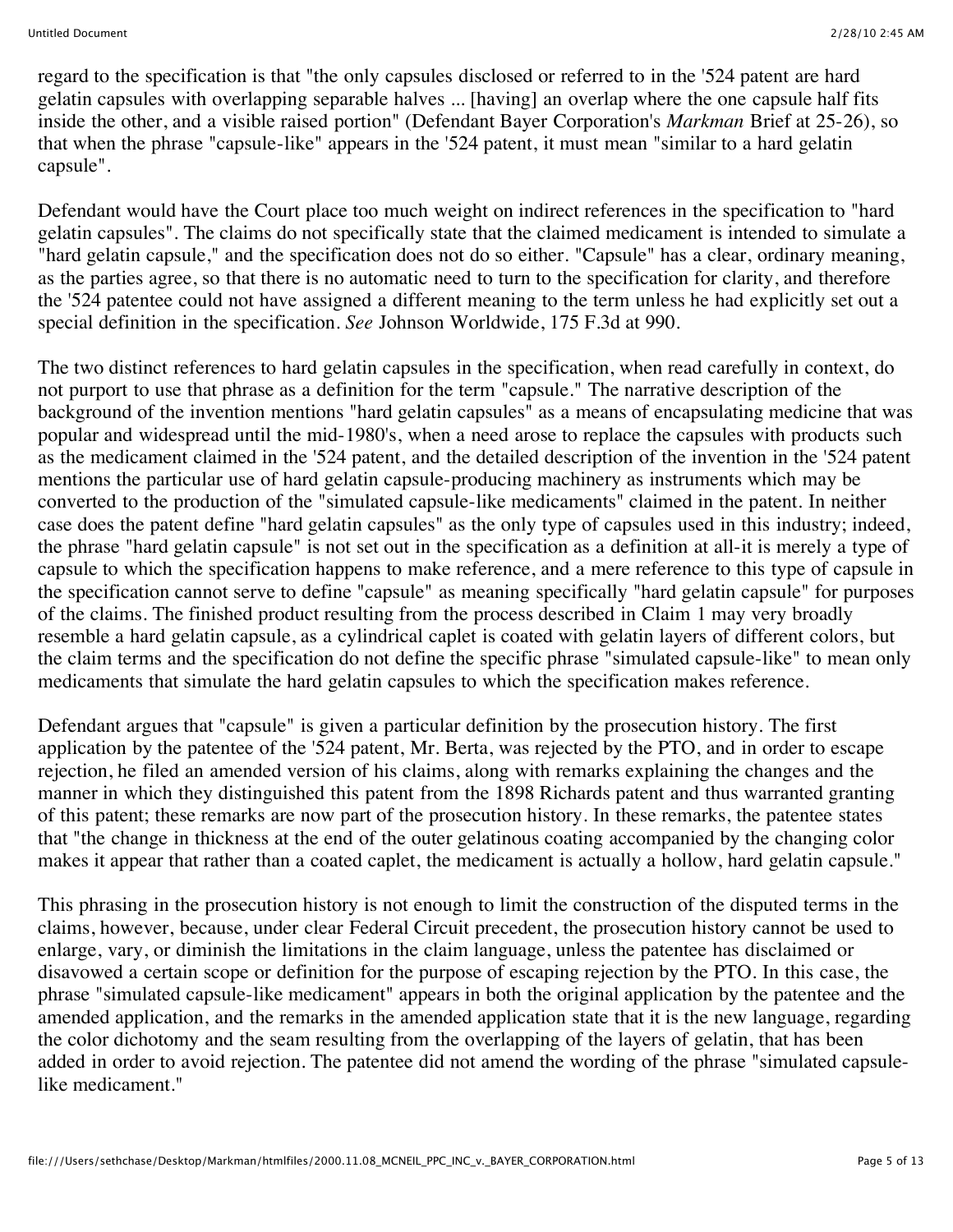In addition, the seven pages of remarks accompanying the newly worded claims describe how the claim terms, as amended, disclose an invention which is different than the invention disclosed in the Richards patent. The remarks specifically emphasize a change in color and a change in thickness as elements which set the claimed invention off from the older patent, but they do not state that the claimed invention is distinct from the Richards patent by virtue of resembling a "hard gelatin capsule." The description quoted by defendant is made in passing, in a single place in the remarks. Elsewhere in the remarks, the patentee says simply that the appearance of the medicament provides an "illusion that the medicament is actually a capsule," and that it "would fool the viewer into believing that it was, in fact, a capsule." The patentee did not disclaim or disavow other possible types of capsules by making a single reference to a "hollow, hard gelatin capsule," given that in several other places the patentee represented that the general illusion of a "capsule" was sufficient to achieve the effect required for his claimed invention. Since the patentee did not endeavor to escape rejection by arguing to the PTO that his invention was limited to a medicament specifically simulating a "hard gelatin capsule," and he did not 'clearly disavow' coverage of simulated capsules other than simulated hard gelatin capsules, he did not limit the '524 patent to such type of medicament, and the Court will not read that limitation into the claims from the prosecution history. *See, e.g.,* York Products, 99 F.3d at 1572. The phrase "simulated capsule-like medicament" will be construed to have its ordinary meaning.

In this case, where the term has a clear ordinary meaning, the specification does not provide an explicit alternative definition, and the prosecution history does not require such a definition, the Court would only apply a different definition for the term if there were clear evidence that the term would have a meaning other than the ordinary meaning for one skilled in the art of the patent. Here, defendant offers expert testimony as extrinsic evidence that "capsule-like" would be understood by an ordinary person skilled in the art of pharmaceutics to mean "like a hard gelatin capsule." Defendant's witness, Dr. Gilbert Banker, did not provide an interpretation of the term "capsule" from the perspective of pharmaceutics, however. Rather, Banker offered his own opinion of how one skilled in the art would understand the phrase "simulated capsule-like medicament" in light of the other remarks in the specification and the prosecution history. Asked to give his understanding of the phrase, Banker remarked, "[W]e have a hard gelatin capsule. There are, by the way, soft gelatin capsules, but they are not at issue here. This patent is clearly related to hard gelatin capsules ... It was made clear in the specification that we were dealing with hard gelatin capsules." *Markman* Hearing on Patent Claim Construction, transcript at 148-149.

Having testified that hard gelatin capsules have strictly circular cross-sections, Banker then also testified that the United States Pharmacopeia, a standard reference work in the field, refers to flat, pancake-shaped caplets as "capsule-shapes." Id. at 205. He agreed that this definition is "a general definition ... that people use," id. Having defined "cylindrical" as meaning "shaped like a hard gelatin capsule," Banker was asked, "[C]apsule-shaped then does not necessarily mean cylindrical?", and he replied, "That's right." Id. at 210. Banker thus conceded that there are other common capsule forms aside from hard gelatin capsules, and that the phrase "capsule-shaped" is commonly used to refer to a shape other than that of a hard gelatin capsule. The expert testimony was therefore not conclusive on whether "simulated capsule-like" would be understood by one of ordinary skill in the art of pharmaceutics to mean "like a hard gelatin capsule." Banker thus did not offer expert testimony as to how the term "capsule" is understood by one skilled in the art of pharmaceutics, but rather offered his own construction of the term based upon limitations that he perceived as implicit in the intrinsic evidence of the '524 patent. As a matter of law, claim construction is the duty of the court. Here, the Court does not agree with Banker's assessment that the patent, using the regular rules of claim construction, is "clearly" limited to hard gelatin capsules. The disputed phrase is not ambiguous in the claim, the specification does not lay out a particular definition for the phrase, and the prosecution history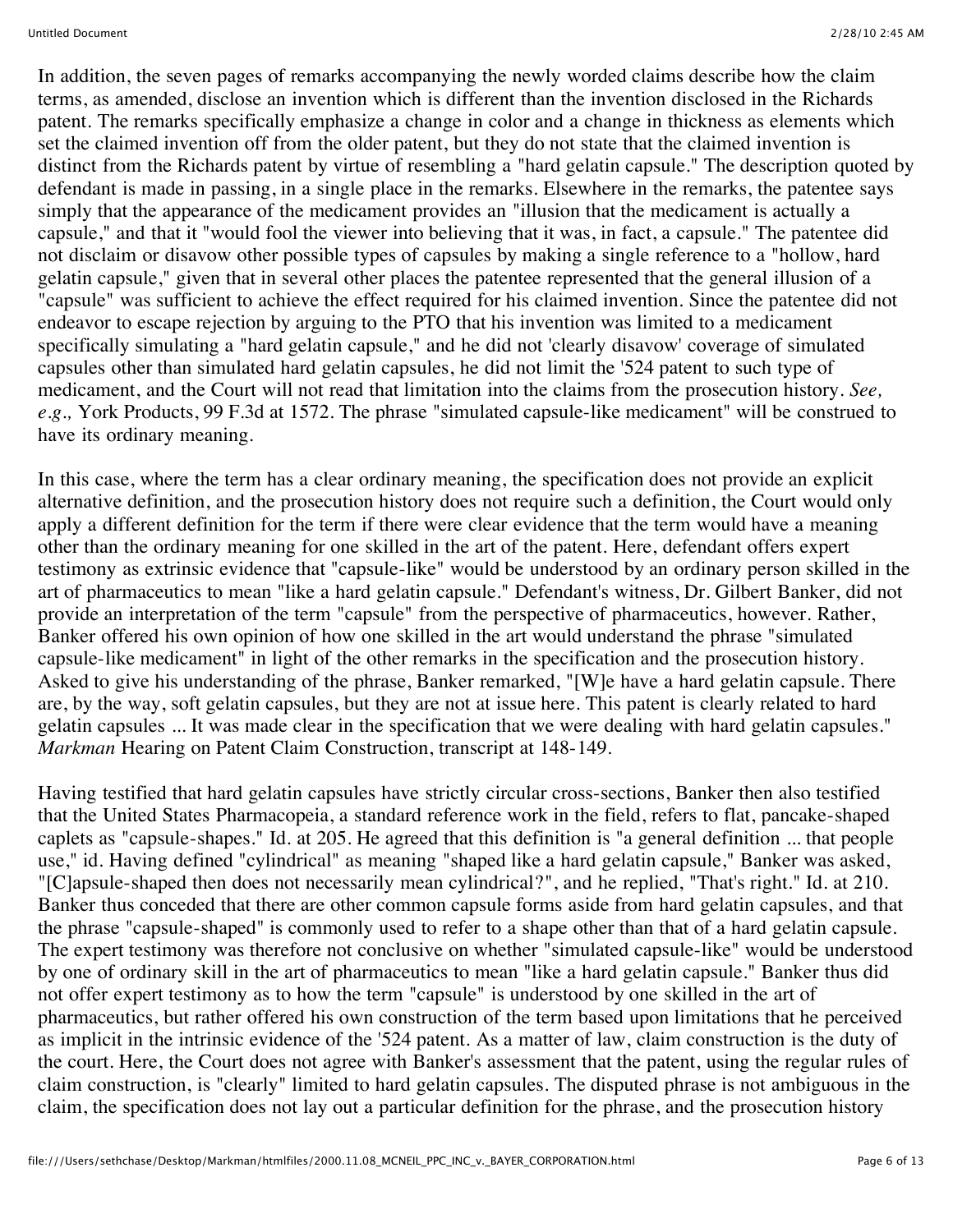does not indicate that the patentee disavowed claims to medicaments defined by the phrase as commonly understood. Therefore, the Court will assign the plain, ordinary meaning to the phrase "simulated capsulelike." FN1

FN1. It may be that the '524 patent, read as a whole, discloses only medicaments that turn out to resemble hard gelatin capsules, but that fact would not, by itself, mean that the specific phrase "simulated capsule-like medicament" is limited to such a narrow definition.

### **B."Partially Overlapping Said First Gelatinous Coating And Forming A Seam"**

The parties are essentially in agreement about the meaning of the phrase "partially overlapping said first gelatinous coating"; their proffered definitions differ only in choice of words, not in any substantive sense. With regard to the meaning of "seam", however, defendant argues that the patentee disavowed coverage of any surface feature other than "a visible transition" consisting of "a thickened portion and a non-uniformity in the surface".

Defendant argues that the specification in the '524 patent assigns this narrow definition to the term "seam," but the specification simply does not disclose any such definition. Rather, the specification uses "seam" simply to refer to a surface feature of the medicament, without clearly setting out any particular description of the physical appearance of that feature. The specification does note that several drawings set out in the accompanying sheets of illustrations display a "seam", but the indicated drawings simply display a region on the medicament where the seam is located. Defendant argues that the drawings display a visible raised portion in the region of the seam, but any such elevation in the surface area is extremely slight, possibly an accidental by-product of the drafter's effort to set off the seam in order to indicate its location on the surface. Nothing in the language of the specification mentions a "visible raised portion" as a surface feature, or mentions such a feature as something worth noting in the drawings.

Defendant also argues that the prosecution history reveals that the patentee disclaimed any meaning of "seam" other than "a visible transition in the thickness of the coating material ... [consisting of] a thickened portion and a non-uniformity in the surface." (Defendant's *Markman* Brief at 30) Plaintiff responds that "seam" does not refer to thickness, but rather means a "line of junction formed by the abutment (touching) of edges between the two gelatinous coatings." Plaintiff argues that the patentee "did not amend the language of the claims to include a limitation relating to gelcaps having different gelatin thicknesses." (Plaintiff McNeil's Responsive Pre- *Markman* Hearing Brief at 25) The remarks accompanying the amended claims in the prosecution history of the '524 patent make plain, however, that the patentee was revising the language of the claims to emphasize the seam in order to distinguish the claimed medicament from the older patent, by Richards, and thereby escape rejection by the PTO, and that plaintiff's revised language did indeed define "seam" to refer to a transition in the thickness of the coating material.

The original patent application had been rejected because the claimed structure was too similar to an invention patented earlier by Richards. The original '524 patent application had described "first and second gelatinous coatings substantially covering said caplet to form a simulated capsule-like medicament with a seam." This original description did not indicate that that seam resulted from the overlap of the coatings; rather, it simply stated that the medicament featured a "seam", which might have been a gap, an abutment, an overlap, or something else. In the amended claim, the patentee specifically altered this language to describe "[a] second gelatinous coating ... partially overlapping said first gelatinous coating and forming a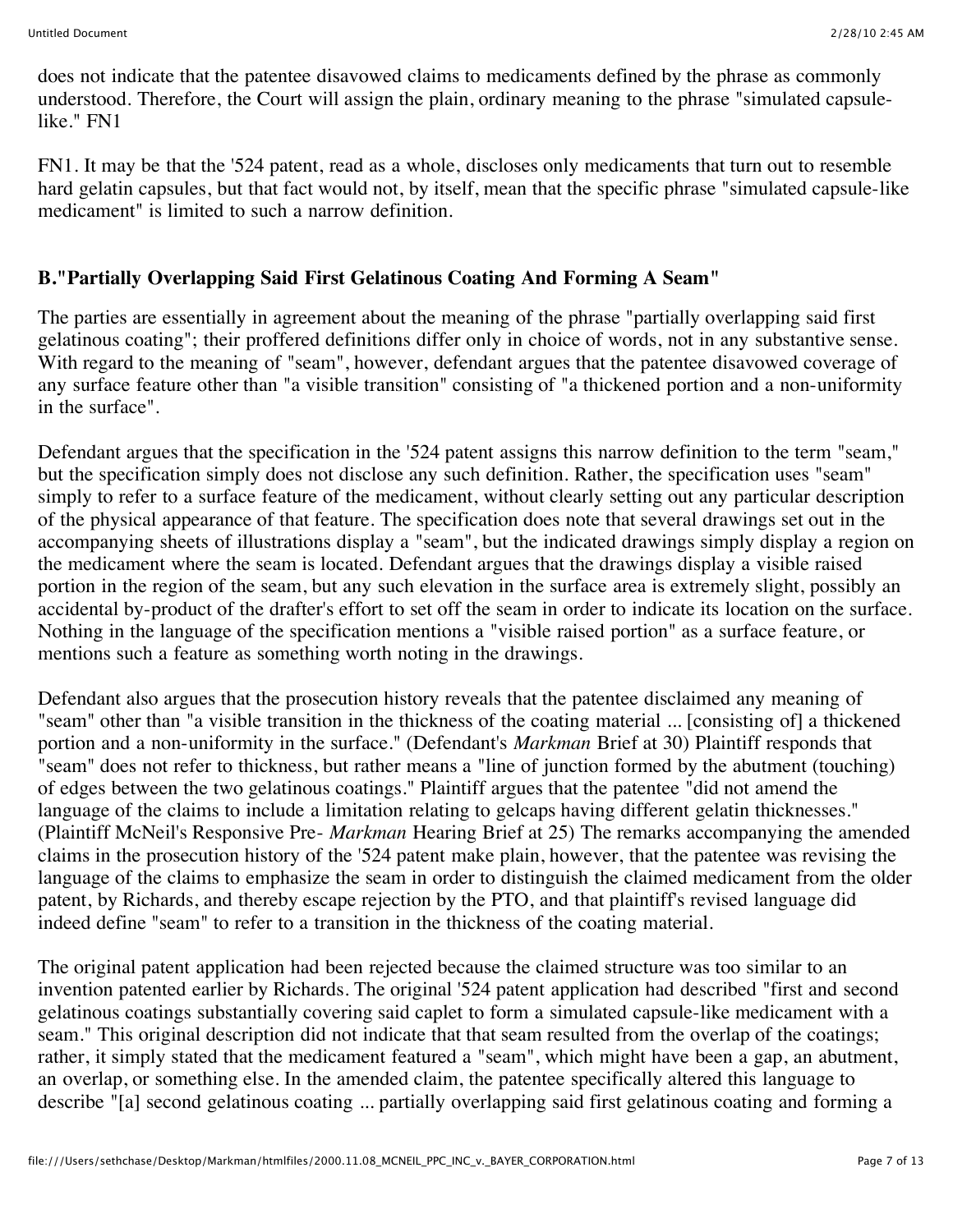seam." The patentee stated that he had "amended the claims to more clearly state the structure of the coated caplet as having an overlapping seam of gelatin. Therefore, the ... rejection should be withdrawn."

The remarks consistently emphasize two features that set the claimed invention apart from the medicament described by Richards: different colors on either end of the medicament, and a "thickened portion" formed by the overlap of the two gelatin coatings at the midsection of the medicament. The remarks declare that the separate colors provide an illusion that the medicament is, in fact, a capsule. The remarks go on to stress that

[f]urther enhancing the illusion, is the specifically claimed structure ... calling for a seam .... provided by the overlapping of the two gelatinous coatings which form a thickened portion at the overlap. The change in thickness accompanied by the changing color makes it appear that ... the medicament is actually a ... capsule. These features and structural limitations ... are clearly not disclosed by, or inherent in Richards.

These comments leave no doubt that the "seam" is a "thickened portion" of the surface at the location of the transition in color, i.e. the point where the two differently colored gelatinous coatings meet. The comments make it clear that, for the purpose of escaping rejection and distinguishing the claimed invention from Richards, the patentee disavowed any type of seam other than an overlap of two coatings resulting in a 'change in thickness.'

This interpretation is confirmed by the comment later in the remarks that "what Richards is attempting to provide is a smooth continuous coating about the entire pill.... [The '524 a]pplicant's claimed structure, however, actually ... requires non-uniformity in its surface. The transition of color, the transition of thickness, the clear demarcation between the two gelatinous coatings are not disclosed or inherent from Richards." From the repetition of this point, and the explicit insistence that the "transition in thickness" is one of the crucial elements entitling the patentee to escape rejection, any competitors reading the prosecution history would reasonably believe that the patentee had surrendered any claim to a "seam" other than one consisting of a "transition in thickness." Contrary to plaintiff's arguments, the patentee did indeed amend the language of the claim and place the word "seam" in a different context for the specific purpose of escaping rejection. Having done so, the patentee went on, in remarks which are recorded in the prosecution history, to emphasize that "seam" had a specific definition: a feature consisting of a transition in thickness at the location of the transition in color. Plaintiff is therefore barred from asserting an inconsistent position on claim construction, and the Court will apply the definition of "seam" that the patentee assigned in the prosecution history.

Plaintiff attempts to argue that the definition of "seam" suggested by defendant would constitute a 'limitation' on that claim term, and that courts are prohibited from reading limitations from prosecution history into claims which do not contain those limitations, citing Intervet America, Inc. v. Kee-Vet Labs, Inc., 887 F.2d 1050, 1054 (Fed.Cir.1989). *Intervet* can be distinguished from the present case, however. There, the prosecution history included a statement by the attorney that all seven claims under consideration would, in the future, prior to issuance of the patent, be amended specifically to include a numerical limitation on the frequency of administration of an action. In fact, only four of the seven claims were actually amended to include the limitation that the attorney had described, and the court held that it was erroneous to read that specific, discrete, numerical limitation into the three claims which did not contain it. When an attorney's erroneous remark tending to ascribe a limitation to the claims which is not present there, the court held, the claim language controls. *See id.* at 1053-1054. In the present case, there was no erroneous remark in the prosecution history. The term "seam" appears in the claim, and the prosecution history allows the public to understand the meaning of that term as it is used in the '524 patent. *See* Markman, 52 F.3d at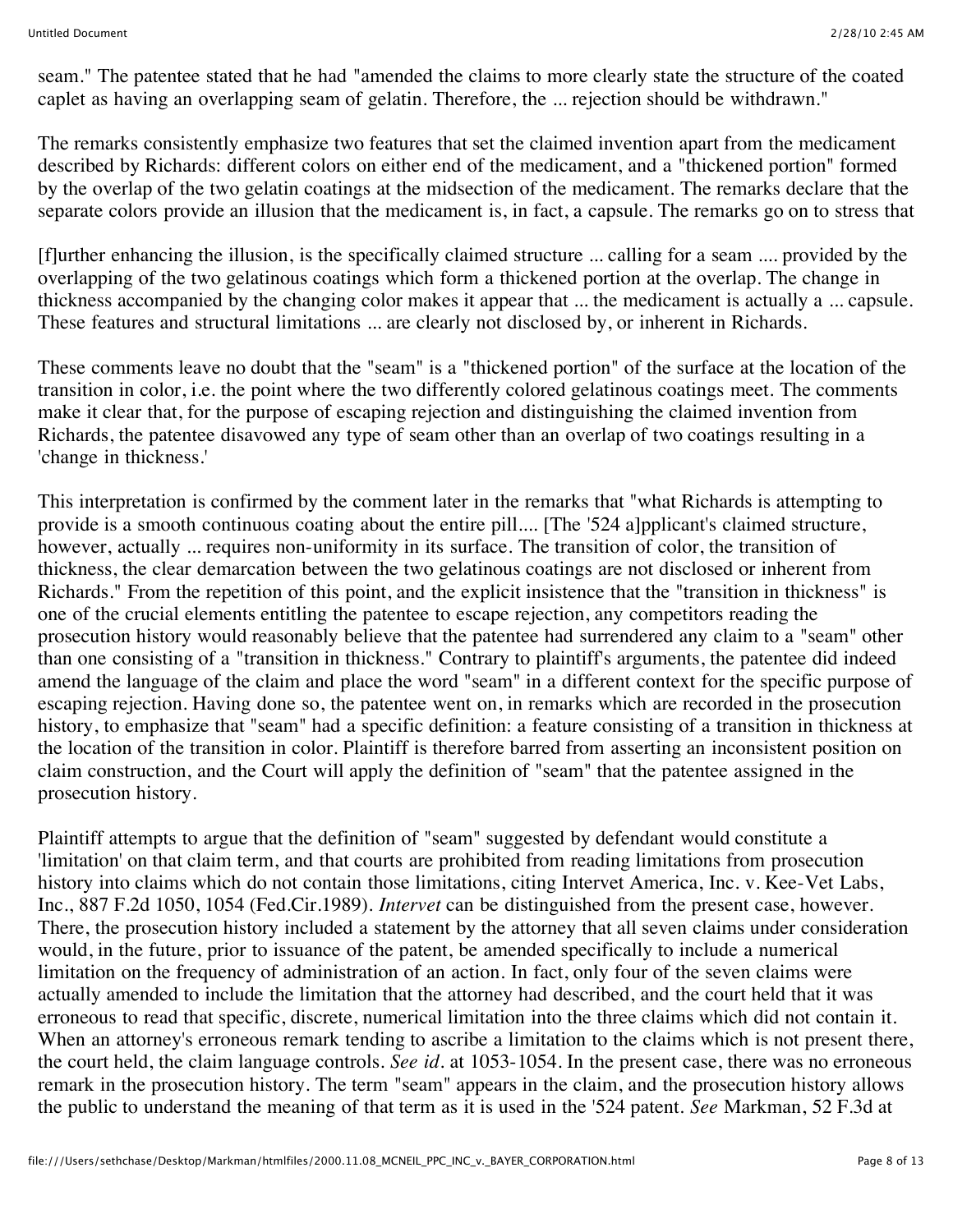980 ("The court has broad power to look as a matter of law to the prosecution history of the patent in order to ascertain the true meaning of language used in the patent claims."). The explanation in the prosecution history of what is meant by a seam is properly read, not as a diminishment or variation of the limitations in the claims, but rather as a definition of the term "seam." The Federal Circuit has made it clear that the prosecution history cannot be used to enlarge, diminish, or vary the limitations in the claims, so that when the claims contain limitations, the prosecution history cannot contradict those limitations. *See id.* The prosecution history can, however, serve effectively to limit the meaning of terms used in the claims by providing a definition of terms as they are used in that patent, as the amendment remarks do here.

Plaintiff's contention that "it is impossible to specially define a claim term in the file history" (Plaintiff's Responsive Brief at 24) is broadly correct as a statement of law, but is irrelevant to the present case. The Federal Circuit has held that when the patentee wishes to serve as his or her own lexicographer and provide an 'uncommon' definition, one which "differs from the conventional definition," that special definition must be clearly set out in the specification. *See* Beachcombers Int'l, Inc. v. Wildewood Creative Products, Inc., 31 F.3d 1154, 1158 (Fed.Cir.1994); Intellicall, Inc. v. Phonometrics, Inc., 952 F.2d 1384, 1388 (Fed.Cir.1992).FN2 In the present case, the prosecution history does not provide a special, novel, unconventional definition for the word "seam," but simply one particular understanding of a word which could have numerous potential meanings in the context of a medicament. Both in the claims and in the prosecution history, the "seam" is the feature of the medicament where the edges of the two gelatinous coatings are in proximity, just as a seam on a garment is the feature where two pieces of fabric are connected. The '524 patent's prosecution history does not provide a novel definition in contradiction of the common understanding, but rather limits the definition to a particular type of seam, in accordance with the claimed structure that is described and the possible alternatives, such as a line of abutment, which are disavowed. The definition in the prosecution history is thus not a "special" definition, which can only appear in the specification, but is rather an explanation of "the true meaning of language used in the patent claims," which is a proper purpose for it to serve under Markman, 52 F.3d at 980.

FN2. "Without an express intent to impart a novel meaning to claim terms, an inventor's claim terms take on their ordinary meaning." York Products, 99 F.3d at 1572.

Defendant has also argued that the prosecution history limits plaintiff to a definition of "seam" which provides that the transition in thickness is "visible." The patentee asserted at one point in the amendment remarks that the amended claims call for "a visible seam, something which is unwanted in the Richards process." The claim language was not amended to add any mention of visibility of the seam, however, and the remarks do not consistently and specifically emphasize visibility as an element of the seam which separates the claimed invention from the medicament described in Richards. Where the remarks do discuss visibility, they generally describe it as a function of the seam generally, and not as a specific result of the transition in thickness.

The remarks, such as the sentence quoted by defendant regarding a "visible seam", place great stress on the fact that the claimed medicament has a bifurcated color structure, which Richards does not, and that the seam is the feature that occurs at the location of the transition in color, i.e. the juncture of the two gelatinous coatings. The remarks do suggest that the seam is visible, but since they do not describe visibility as a specific result of the transition in thickness, it is doubtful from the remarks that the 'visibility' of the seam results from the transition in thickness. Reading the remarks in context, they suggest that the seam's visibility is due to the transition in color which occurs at the point of the seam. The sentence quoted by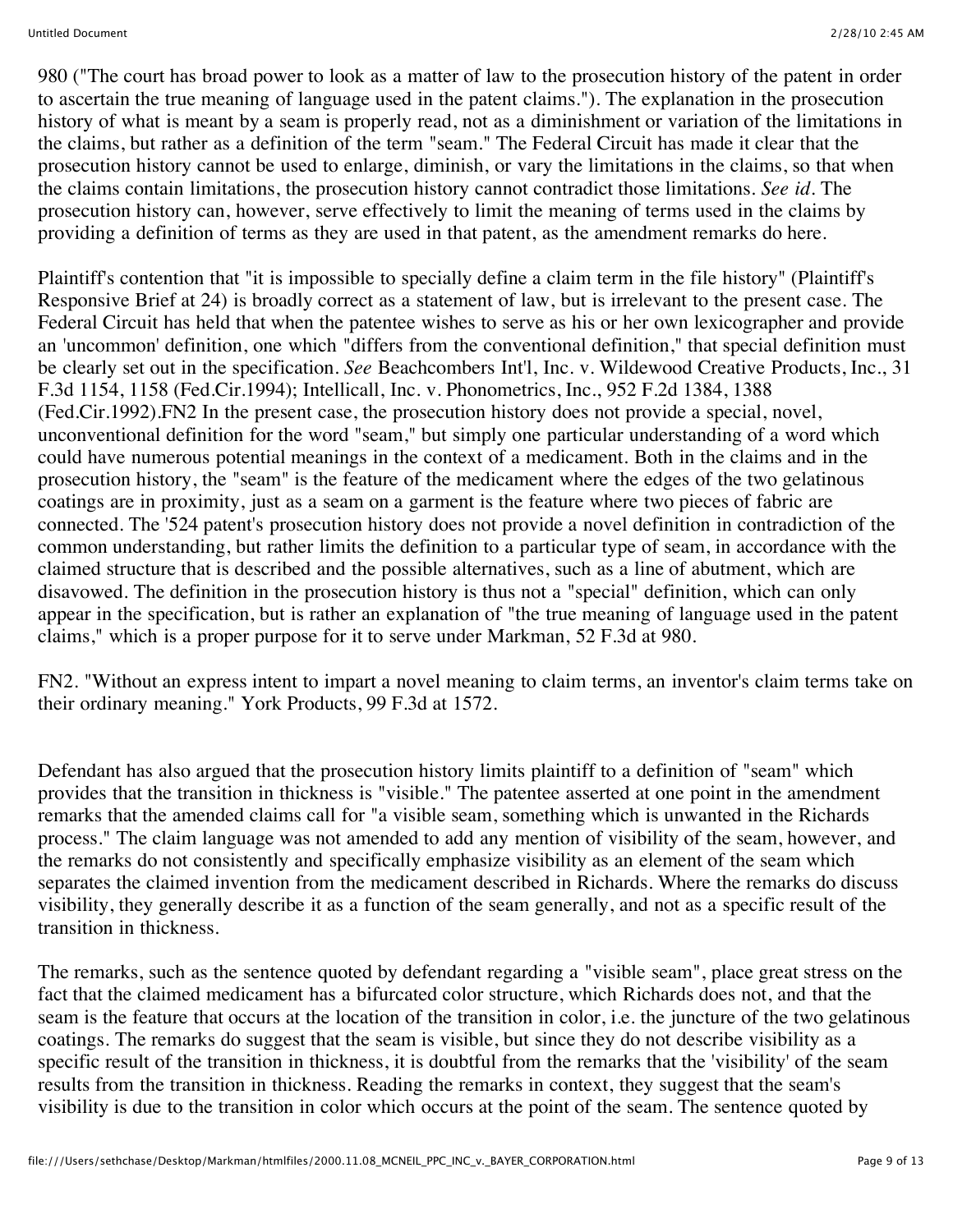defendant, referring to a "visible seam", appears in the context of a discussion of the process for drying the gelatinous coatings. The patentee states that in Richards, the coatings might be blurred, which is adequate for Richards because in that patent "no color difference is disclosed." In the '524 patent, by contrast, the patentee explains, the gelatin sets quickly, which "prevents undesirable blurring between the colors. It is clear [the remarks continue] that Applicant's structure calls for a visible seam." In that context, the reference to the visibility of the seam appears to refer to the transition in color and not the transition in thickness.

In addition, one aspect of the remarks suggests that the change in thickness is not itself visible at all. The remarks state that the contrast of the colors gives "the illusion of different sizes to the two ends" of the medicament. The fact that the appearance that the two ends of the medicament are of different sizes is only an illusion strongly suggests that any appearance of a 'change in thickness' is also an illusion, and that, even though there may in fact be a change in thickness, no such change is actually visible to the ordinary viewer. The remarks do not establish with any certainty that the change in thickness is not, in fact, visible, but the failure of the remarks to address this point consistently and directly, and the ambiguity of the references to the visibility of features on the surface of the medicament, prevent the prosecution history from serving to clarify whether the "change in thickness" is to be understood as visible or non-visible. The amendment remarks therefore do not limit the construction of the claim term "seam" to a transition of thickness which is actually visible.

## **C. "Generally Cylindrical Shape"**

The parties also offer competing definitions of the term "cylindrical," and of the resultant meaning of the phrase "generally cylindrical." The Court "may ... rely on dictionary definitions when construing claim terms, so long as the dictionary definition does not contradict any definition found in or ascertained by a reading of the patent documents." Vitronics, 90 F.3d at 1584, n. 6. Defendant argues that "cylinder" means "a solid body described by the rotation of a parallelogram round one of its sides [such that] the ends of [the body] are equal and parallel circles." (Defendants' *Markman* Brief at 14) That definition is derived from a non-authoritative dictionary, however, published by Dorset & Baber. At oral argument, defendant did not contest plaintiff's assertion that a respected authority on dictionaries, Kenneth Kister, has dismissed defendant's chosen dictionary as a mediocre, inferior work which is especially shallow on technical terms. ( *See* Appendix to Plaintiff McNeil's Pre- *Markman* Hearing Responsive Brief at A855-A857)

Plaintiff cites a definition derived from Webster's Third New International Dictionary (1961), published by Merriam-Webster. Kister states that it is "a great dictionary," and that its "coverage of the vocabulary of modern science is one of the dictionary's most impressive strengths." (App. Pl. Brief at A861) The definition given by Webster's Third New International is "the surface traced by any straight line moving parallel to a fixed line and intersecting a fixed curve." Webster's at 565. Unlike defendant's proffered definition, plaintiff's definition would not limit the term to objects with curving sides and perfectly circular crosssections; rather, objects under this definition could have rectangular cross-sections, and curved or straight sides that were conjoined at angles. *See Markman* Hearing on Patent Claim Construction, testimony of Dr. Larry Augsburger, transcript at 85-86. The Court recognizes the authoritative status of this dictionary, and accepts this definition as the plain, ordinary meaning of the term "cylinder."

Unlike the term "seam," "cylinder" is not given a particular definition or limitation in the specification or the prosecution history. Defendant argues that the specification does not disclose any shape other than an oblong tube with a circular cross-section as being appropriate for the medicament or the retaining mechanism for preparing the medicament. Defendant also draws the Court's attention to the patent drawings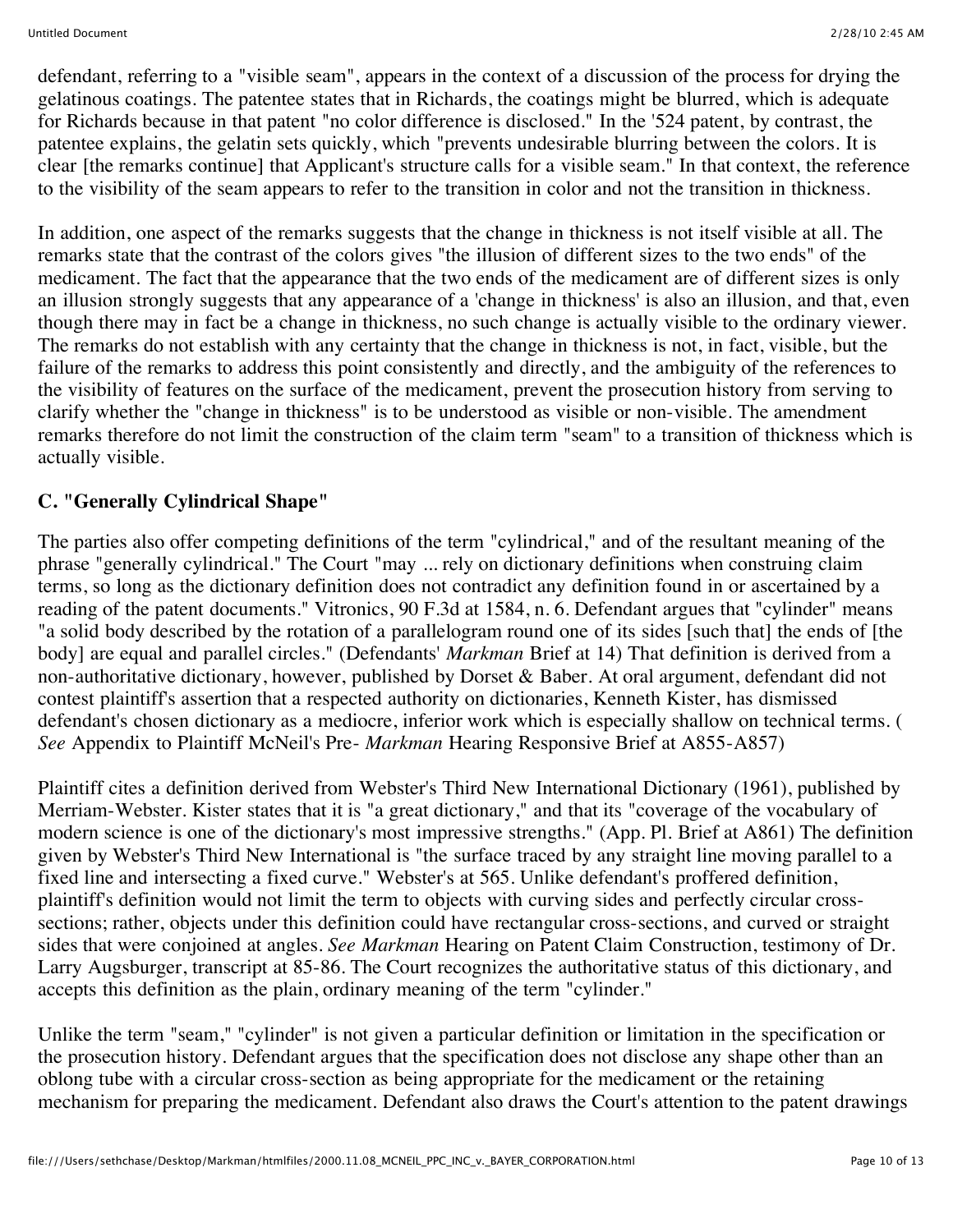depicting an uncoated caplet which is used for the medicaments, and which is described as having a "cylindrical" center portion. *See* '524 patent, Figures 9 and 10.

The drawings in the patent reveal that a circular cross-section is one possible form for a cylinder, as that term is used in the patent, but neither the drawings nor the specification actually define "cylindrical" in a particular manner, or limit the term to the particular form that is used as an example in the drawings. "Where a specification does not require a limitation, that limitation should not be read from the specification into the claims ." Specialty Composites v. Cabot Corp., 845 F.2d 981, 987 (Fed.Cir.1988) ( *citing* Lemelson v. United States, 752 F.2d 1538, 1551-52 (Fed.Cir.1985)).

At the *Markman* hearing in this case, defendant also offered, as extrinsic evidence, the testimony of Dr. Banker in support of its definition of "cylindrical." Banker testified that someone of ordinary skill in the pharmaceutical arts would understand the term "cylindrical" to refer to an object that is shaped like a right cylinder, i.e. a tube with a perfectly circular cross-section. Banker testified that such persons would analogize the right cylinders found in a typical pharmaceutical laboratory to the medicament claimed in the '524 patent, and, conforming to their understanding of the "capsule" shape that is being simulated, would therefore believe that the medicament claimed in the '524 patent must have a perfectly or nearly circular cross-section.

The Court may rely on expert testimony in order to come to a proper understanding of the meaning of technical or specialized terms in the claims. *See* Vitronics, 90 F.3d at 1584. In this case, the word "cylindrical" is not an unambiguous word in everyday speech, but rather a technical term from geometry, and Dr. Banker's testimony is helpful to the Court in understanding what a person of ordinary skill in the art of pharmaceutics would understand the term "cylindrical" to mean. Claim 1 does not disclose a strictly cylindrical shape, however-it discloses a caplet with a "generally cylindrical shape." Unlike "cylindrical," "generally" is not a technical term of art for which the Court must seek the guidance of extrinsic evidence. Defendant argues that, in its ordinary meaning, "generally" means "reproducing the details of the model almost, but not quite, perfectly", so that a medicament with a "generally cylindrical shape" must have a "circular, although perhaps not perfectly circular, cross-section." Defendant argues that any shape which does not have an almost perfectly cross-section cannot be "generally cylindrical" because it is, by definition, "distinctly non-cylindrical."

Defendant's argument places too limited a gloss on the word "generally," which, according to Webster's Third New International Dictionary, means "in a general manner; in a reasonably inclusive manner: in disregard of specific instances and with regard to an overall picture; on the whole." Webster's at 945. "Generally" cannot be limited to mean "almost perfectly," as defendant would have the Court read it.

Dr. Banker suggested in his testimony that, in the context of the '524 patent, the phrase "generally cylindrical" follows defendant's proposed definition and means, in essence, "having a circular cross-section". *Markman* Hearing, transcript at 153, 165-166. The Court notes that Banker premised this definition on his understanding that a person skilled in the art would read that phrase together with the phrase "simulated capsule-like medicament" and would, therefore, understand that the thing being imitated was a capsule, which Banker took to mean a medicament with a perfectly circular cross-section. Banker appears not to have offered a definition of the phrase "generally cylindrical" in isolation, but rather to have limited it to the implication drawn from another phrase in the claims.FN3 The phrase "simulated capsule-like medicament" has its own definition, however, and the word "generally" does not take on a different meaning merely by virtue of appearing in the same claim as a separate phrase describing the same medicament. "Generally" is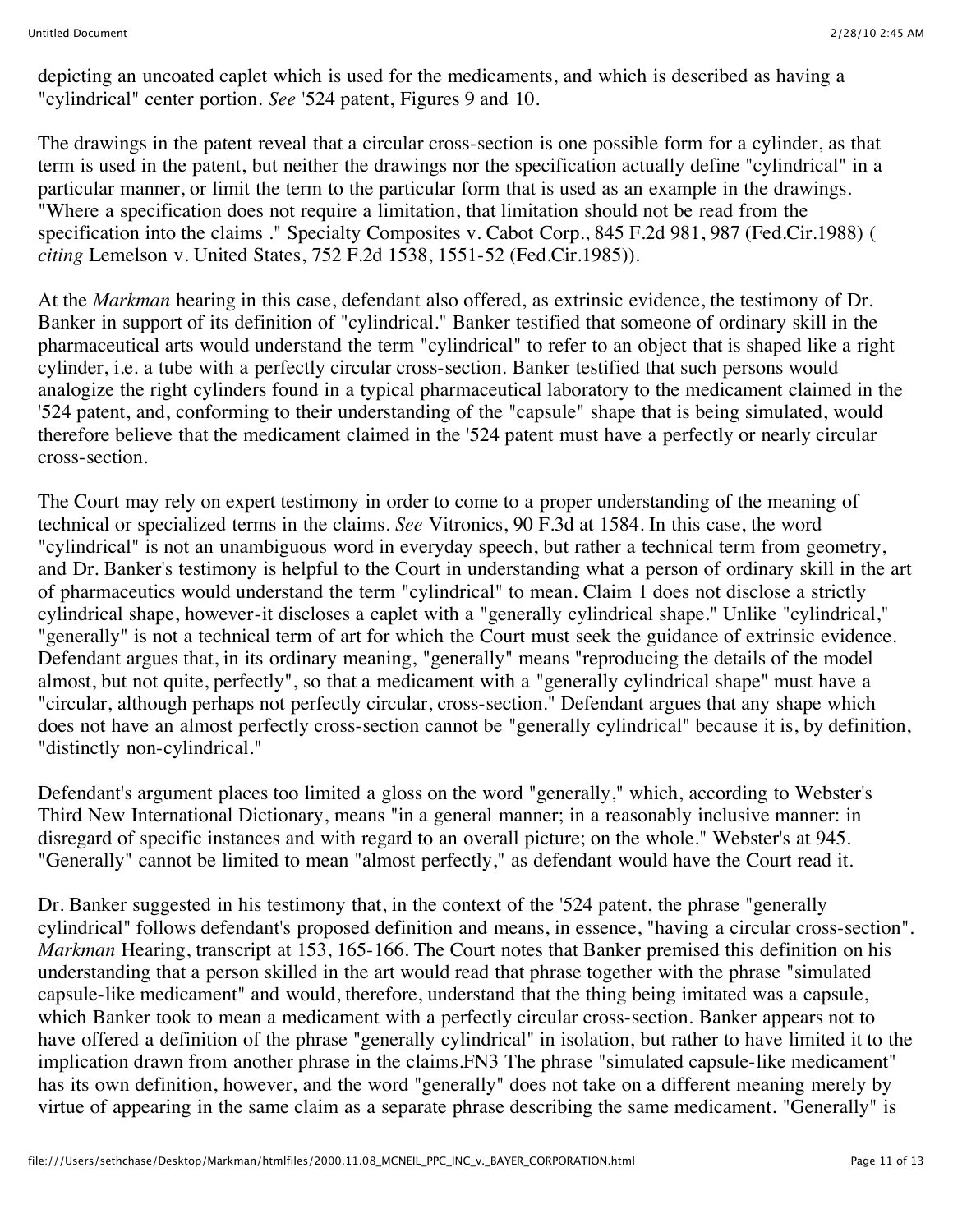not defined in the specification or the prosecution history to mean anything other than "generally", and so it does not mean "almost perfectly"-it means "generally," as defined by Webster's.

FN3. In other words, Banker seems not to have actually been addressing the specific meaning of the phrase "generally cylindrical" when he was asked about that particular phrase-his answer reflected his view that the phrase was, as he put it, "defined" by, and interchangeable with, the phrase "simulated capsule-like medicament." *Markman* Hearing, transcript at 153.

The Court notes that Banker testified that something which was "generally cylindrical" would have to be "something that, if not 100 percent cylindrical, be very close to a cylinder." *Markman* hearing, transcript at 153. To the extent that Dr. Banker's testimony would conflict with the broader understanding of the phrase "generally cylindrical," the Court notes that when patent documents are unambiguous, expert testimony regarding the construction of claim terms is entitled to no weight at all, *see* Vitronics, 90 F.3d at 1584, and that expert testimony "on the proper construction of a disputed claim term ... may only be relied upon if the patent documents, taken as a whole, are insufficient to enable the court to construe disputed claim terms. Such instances will rarely, if ever, occur." Id. at 1585. In this case, the term "generally" is unambiguous, and the Court will not give any weight to Banker's contradictory testimony.FN4

FN4. Moreover, plaintiff presented the testimony of Dr. Augsburger, who stated that in his view, based upon nearly forty years of experience, the phrase "generally cylindrical shape" would be understood by an ordinary person in the field of pharmaceutics to have the broader meaning ascribed by plaintiff. *See Markman* Hearing, transcript at 82-83. Given that the expert testimony is inconsistent, the Court will accept the view that accords with its understanding of the meaning of the modifier "generally."

The Court agrees with defendant that "generally cylindrical" cannot be defined so broadly as to include shapes that are distinctly non-cylindrical, but at the least, shapes which are generally cylindrical must include shapes which are within the plain, ordinary, dictionary definition of the term "cylinder." Even accepting Dr. Banker's definition of the term "cylindrical" to mean a right cylinder for the purposes of the '524 patent, the addition of the modifier "generally" cannot limit the phrase to objects which have almost perfectly circular cross-sections. A generally cylindrical object resembles a cylinder "in a general manner; in disregard of specific[s] ... and with regard to the whole picture; on the whole." Plaintiff's proffered definition of "cylinder" would encompass defendant's definition, but would also include objects with elliptical or parabolic cross-sections. These latter shapes would resemble a right cylinder on the whole, in disregard of the specific nature of the curve of the exterior surface of the medicament, and without almost perfectly imitating that curve. In light of Banker's testimony about the proper understanding of the term "cylindrical," therefore, the Court will accept plaintiff's proffered definition of the term "cylinder" as the correct construction of the phrase "generally cylindrical shape" for purpose of Claim 1.

## **IV. CONCLUSION**

The Court concludes that the disputed terms have the following meanings:

1. "Simulated capsule-like medicament" shall mean "a medicinal form that imitates, resembles, or suggests in form or appearance a gelatin shell enclosing medicine."